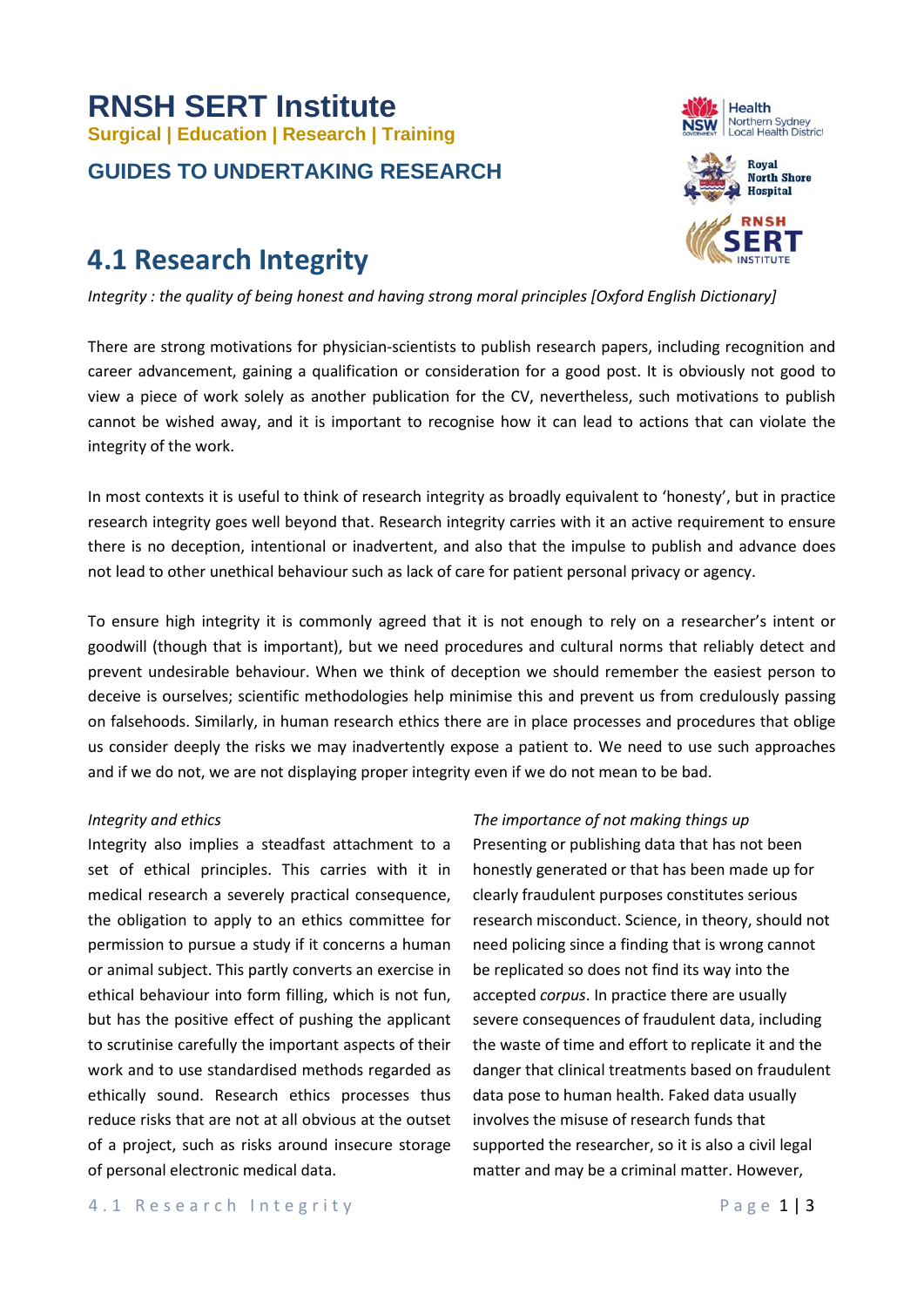data fraud invokes such visceral dismay amongst scientists and physicians mainly because it betrays the implicit pact to trust each other to be always open, honest and receptive to criticism. Scientific institutions thus have strong ethical rules that render this severe breach of trust an employmentterminating matter at the very least. Such a rupture in this system of trust causes reputational damage to all involved, and betrays the trust that nonscientist taxpayers and charity-funders place in scientific institutions.

# *The importance of not making things up even a little bit*

While fudging or copying a small inconsequential figure or numerical data may not seem important, it really is. No medical or scientific institution can tolerate even the suspicion of dishonesty, so it is a central part of the culture of science that we learn to police ourselves in minor things, and we cannot function as scientists if we allow ourselves to lapse in this regard. This is not because these minor things are not minor (they may well be), rather it is because it is a failure of self-policing, as well as a failure to adhere to an ethic that so critical to the research endeavour. In clinical research this can even include accepting incomplete datasets as if they were complete, or knowingly analysing datasets that may not have been rigorously or prospectively collected as described

### *What if it is someone else?*

A really thorny problem arises if we suspect that someone else may be lacking in research integrity. This needs to be tackled with sensitivity as it would be in any other walk of life, as suspicions can be wrong. It may be best to discuss misgivings with the person involved to ensure any problem is fixed and not repeated. Preventing someone from acting improperly in a minor matter is doing them a big favour if it prevents the consequences of a worse infraction (e.g., publishing fraudulent data) later on. It is certainly advisable, and it may be mandated, to

consult with a mentor or an official with responsibility for research integrity. The path taken is very context dependent and depends on the guidelines of the institution (they all have them) so it is best to consult these.

## *Human research ethics committees*

No committee can oversee clinical activities in detail, so various approaches have been developed to deal with these issues. From a researcher perspective, it broadly means training and ethics application forms. Many issues around research ethics arise from a lack of awareness of the researcher as to what is expected and is permissible. Training, form completion and ethics committee engagement can address these issues effectively, but they also enforce openness about researcher intentions through the requirement to document them beforehand.

#### *Study design*

Less often considered under the heading of research integrity is the requirement for good study design. A poorly designed, underpowered and badly analysed study runs a severe risk of generating misleading data, due to biases and random chance. This must be avoided. There is also an aspect of data analysis formally (and rather curiously) named "Vibration of Effects" which is the ability of a dataset to be analysed by many different statistical tests to give a range of different outcomes, meaning they lack robustness. This needs serious thought.

#### *Conflicts of interest*

This is an important issue defined as researchers having some financial or other strong interest in the outcome of the work. This can at the very least lead to biases in data interpretation. Where these conflicts cannot be avoided the main recourses are to minimise them where possible, and to declare them openly and let others decide if this irredeemably biases the study conclusions.